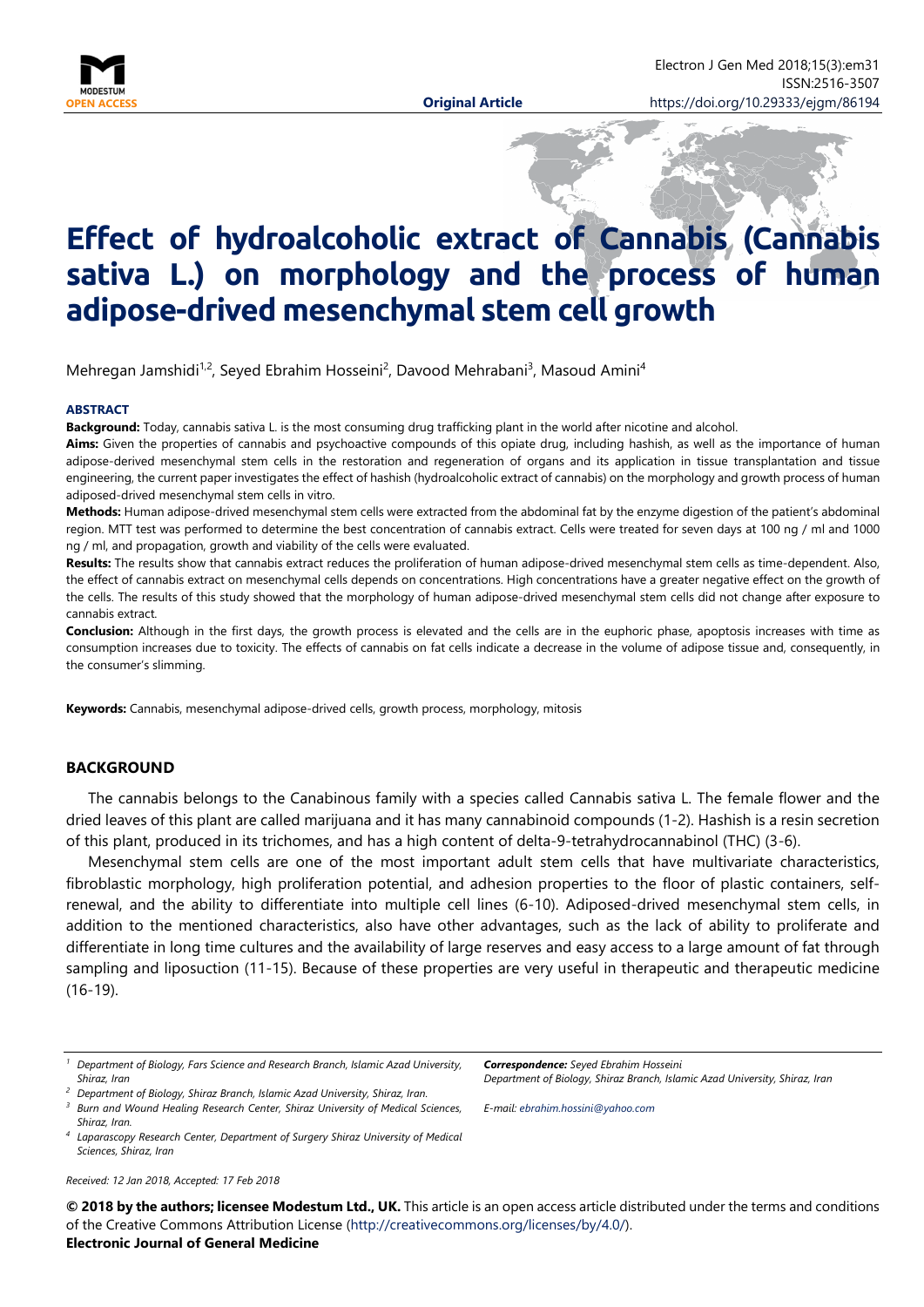The precise mechanisms through which cannabinoids mediate immunosuppression are mainly divided into four categories: apoptosis, prevention of proliferation, suppression of cytokines and chemokines production, and suppression of T regulator cells induction. THC inhibits the proliferation of lymphocytes in the culture medium (20). It also induces apoptosis and inhibits the survival of cells and invasive effects of tumor types (21). Also, invitro rate of proliferation of commercially derived mesenchymal cells derived from adipose and bone marrow was significantly higher than that of primary culture cells (22). Cannabinoids can induce apoptosis, inhibit proliferation, angiogenesis, and metastasis in glioma cells, and have less toxic effects than those used in chemotherapy. These materials have anti-proliferation and anti-angiogenesis properties in the culture medium and live cancer induction models. Cannabinoids regulate cellular messenger pathways that relate to viability, invasion, angiogenesis, metastasis, etc. (23). Dependent to time and dose the cannabinoid CBD inhibits proliferation of neuroblastoma cells and induce apoptosis in them (24). Given the properties expressed for the cannabis plant and the compounds of this opiate drug, including hashish, as well as the importance of human adiposed-derived mesenchymal stem cells in the restoration and regeneration of organs and its application in tissue transplantation and tissue engineering, the current paper investigates the effect of cannabis on the growth and viability rate of human adiposed-derived mesenchymal stem cells.

## **METHOD**

To prepare a psychoactive cannabis plant, the correspondence with the Counter Narcotics Headquarters was conducted through the Islamic Azad University of Shiraz. After the preparation of the plant, the nature of the cannabis was confirmed by the expert of the biosystematic center of Shiraz University of Medical Sciences.

The leaves were placed in a dark and dry place for two weeks to dry completely. First, 50 g of dried powder was placed in a percolator machine for 72 hours in 500 cc of ethanol 70% (Merck-Germany). After this time, the solvent was rotated 50 rpm in a rotary machine (IKA-Germany) at 45 °C to completely evaporate the solvent (ethanol). Finally, the doses of this extract were dissolved in ethanol and distilled water.

Adipose tissue samples were taken from the abdominal region of a 40-year-old man with complete satisfaction, who underwent abdominoplasty. The specimen was put in sterilized Falcon (BD-USA) containing phosphate buffer saline and one percent penicillin streptomycin antibiotic and antifungal amphotericin and quickly transferred to the cell culture laboratory of the Stem Cell Technology Research Center of Shiraz University of Medical Science.

In order to remove erythrocytes and leukocytes, the fat sample was washed several times with PBS (Gibco-USA) and the supernatant was discarded. About 5 to 6 ml collagenase enzyme 0.2% type 1 was added and stored at water bath at 37 °C for 30 to 60 minutes. Falcon was stirred every 5 minutes to increase the rate of fat tissue decomposition. Three times the volume of enzyme, culture medium was added to neutralize the enzyme. After passing through the 0.7 μm filter, the cells were separated from the debris. The resulting cell soup was centrifuged at room temperature at 1200 rpm for five minutes. This procedure was repeated 2 to 3 times. Oil and supernatant adipose tissue was gently removed. Falcon deposition containing depleted fat cells was retained. The cells were then transferred to a 75 flask (Orang-USA) for cell culture containing DMEM and 10% FBS (Biowest-USA). Finally, the flask containing the cells was placed in a 37°C incubator containing 5% CO2 for 24 hours. The medium was then replaced every three days, and after reaching 80 to 90% of cell confluencey, the cells had been passaged in order to be used in passage 4.

The MTT assay was used to evaluate the bioavailability and proliferation of mesenchymal stem cells and to determine the probable toxicity. At first, 10000 cells were placed in each well of 96-well plate (Invitrogen-USA). After 24 hours the previous culture medium was replaced with new medium with concentrations of 20, 30, ..., 150, 200, 300, ..., 600, 1000, 2000, ..., 6000, ng/ml and incubated for one day at 37°C and 5% CO2 (CO2 Incubator-MEMMERT GERMANY). For each 200μl of the culture medium, 20 microliter of MTT was added to each well of the plate and incubated for 4 hours; then was centrifuged for 5 minutes. The supernatant medium was removed and 200μl DMSO (Sigma-Aldrich-Germany) was added to each well. Optical absorption at 570nm was read by the Elisa plate reader (Polarstar Omega-BMG LABTECH-Germany).

The viability of the cells was investigated using three groups based on dose and time. These patterns consisted of an exposure and counts after 24 hours, an exposure and counts after 72 hours, and exposure per day for 3 days and counting after 72 hours. To compare the effects of different dose ranges, doses were grouped to 30-150, 150-1000, and 1000- 6000. Accordingly, the appropriate concentrations were selected from the range of 30-150 ng/ml in this study. The growth curve was examined for all doses, in the first three days. There were no significant differences. Since using all of doses was repetitive and time consuming, just doses of 100 ng/ml and 1000 ng/ml were used. The dose of 100 ng/ml was chosen as a dose in a suitable and desirable range and a dose of 1000 ng/ml was out of the optimal range.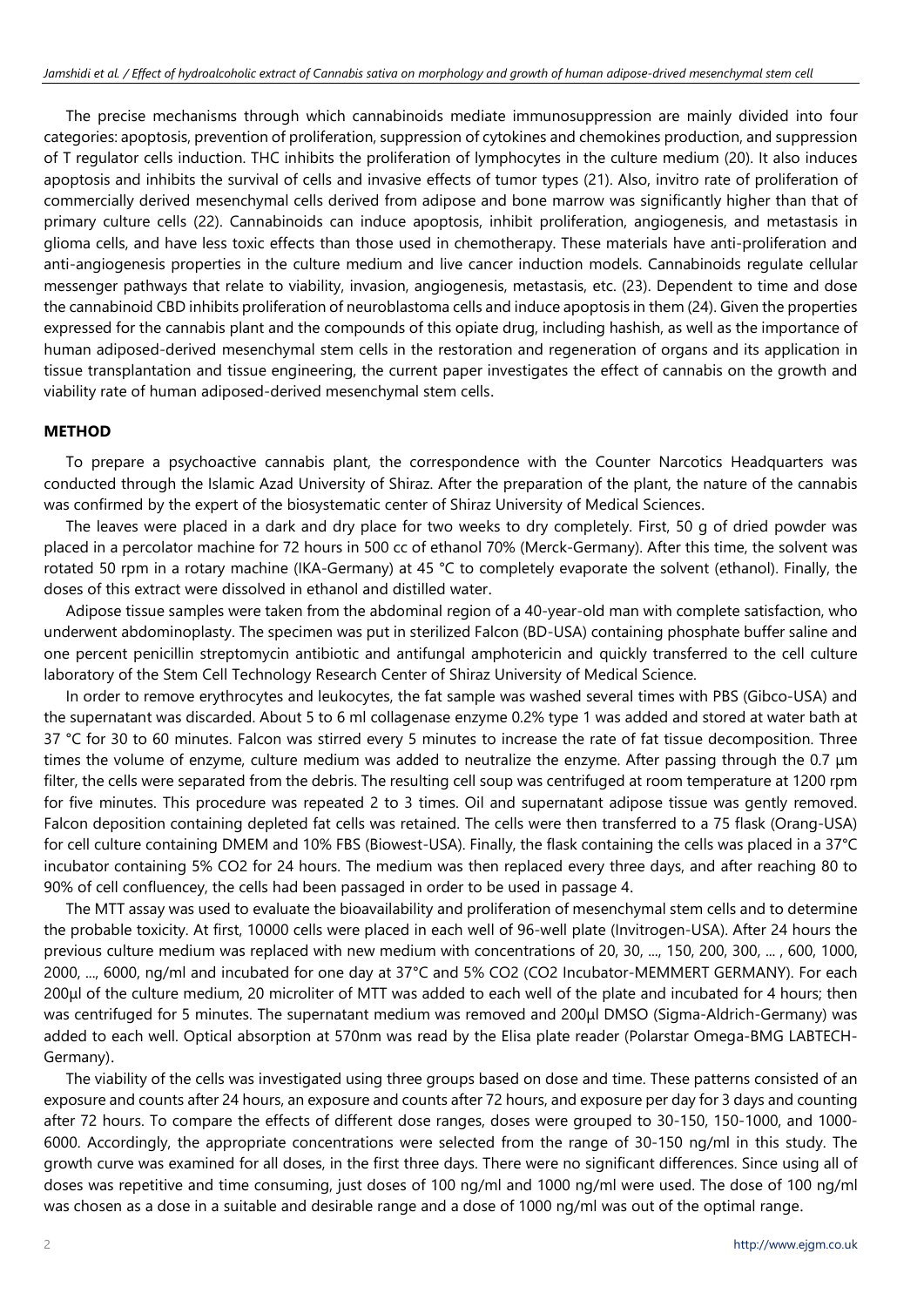

**Figure 1:** *Cells in the 4th passage with a high density of 4x magnification, a) control group, b) treated group with a concentration of 100ng/ml, c) treated group with a concentration of 1000ng/ml*



**Figure 2:** *Average of cell growth curve of control group, treated group with a concentration of 100ng/ml, treated group with a concentration of 1000ng/ml*

In order to evaluate the growth process, three 24-well plates containing adipose-drived mesenchymal stem cells were used. One plate for control group, one for 100 ng/ml dose, and another one for 1000 ng/ml dose of cannabis in the fourth passage were prepared. Each well contained 10000 cells per ml of complete culture medium. All plates were placed in an incubator. All treatment groups were exposed each day. From the next day, three wells from each plate were considered, their culture medium was removed, cells were washed with PBS, and separated from the culture flask with Trypsin/EDTA. After centrifuge, the supernatant was removed and a specific volume of complete culture medium was added to the resulting cell precipitate. Cells were completely suspended by pipetting. Cell counting and PDT measurement were performed. Cells were counted under the microscope every day after staining with Trypan Blue (Merck-Germany), by neobar lam (HBG-Germany). After calculating the number of cells of each well, the average number of cells was taken as the number of cells in every day. In other wells, the medium was changed as well. Cell counting was continued constantly for seven days. By the end of the seventh day and after the last counting, the normal growth curve was drawn according to the data obtained from the count of the control and treatment cell plates.

The size and the shape of the cells in the culture medium was examined every day before cell counting by the Invert microscope (Nikon ECL IPSE TS100-GAPAN).

Statistical analysis was performed using SPSS-23 for parameters such as percentage of viability and growth trend. One-way ANOVA test was used for statistical analysis of the percentage of viability. Growth process was analyzed using one-way ANOVA test and Tukey's post hoc test.

#### **RESULTS**

In the results of One Way Anova test, in all groups, the significant level of F (Fisher test) was less than 0.05 ( $P = 0.001$ ) based on the percentage of viability of the cells. Therefore, the difference between the groups average was confirmed. Treated cells in a suitable culture medium with cannabis extract had a -fibroblastic morphology with no change in size and appearance of mesenchymal stem cells comparing to the control group (**Figure 1**). The growth curve was plotted based on the average number of cells counted in each group in seven days. In this diagram, the horizontal axis represents the time in a unit of day and the vertical axis represents the number of cells (**Figure 2**).

The time required for population doubling time over seven days in the three groups (control group, treated with 100ng/ml and 1000ng/ml cannabis extract) was obtained, as shown in **Table 1**. One-way ANOVA results show that the F-test (Fisher test) is not less than 0.05 (P=0.360) for all groups. Therefore, the absence of a difference between the mean growths of groups is confirmed. The mean values of growth in each groups are different (**Figure 3**). One-way ANOVA test results for growth trend after 3 days of exposure in all groups have a significant level of F-test (Fisher test) and is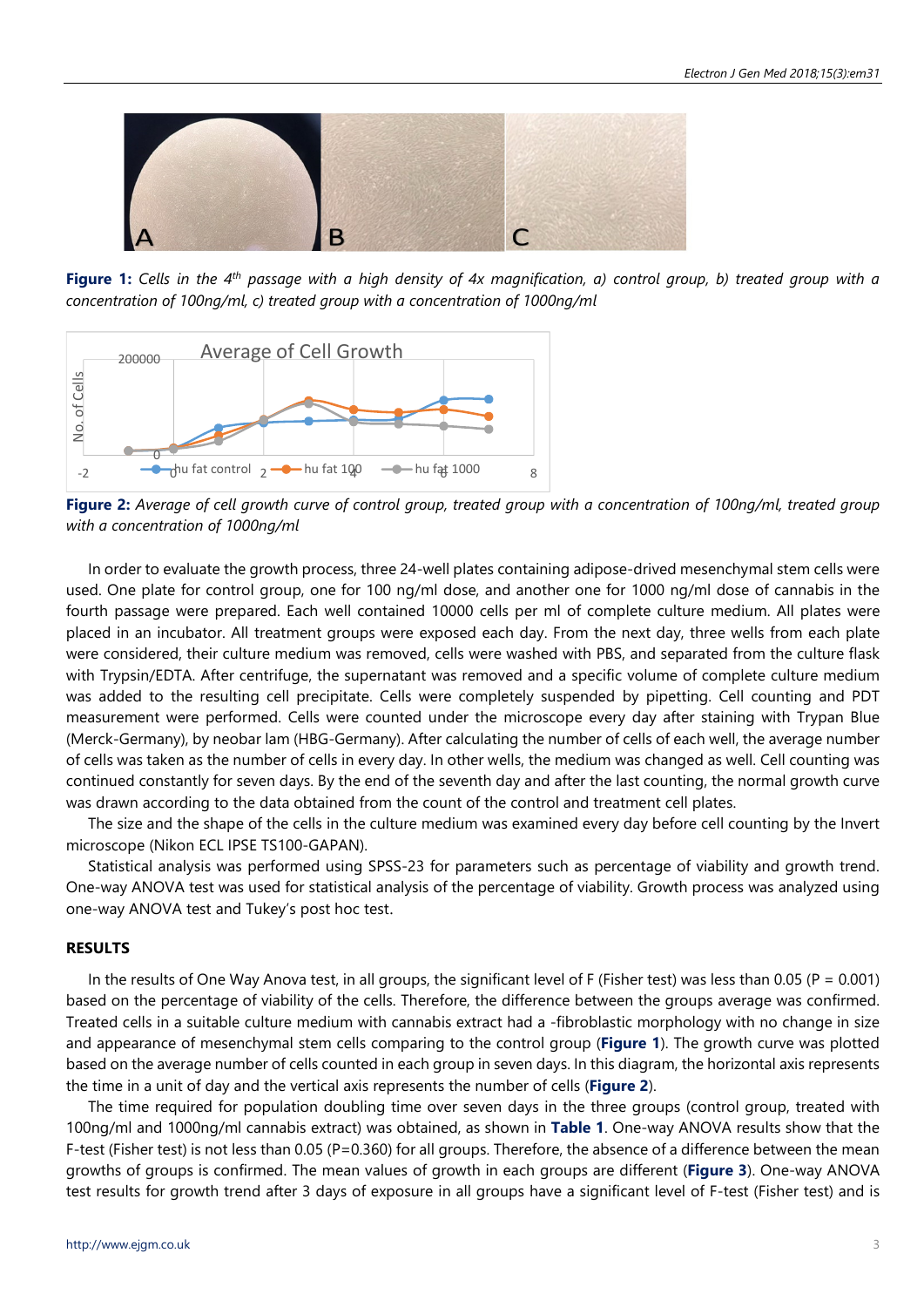Jamshidi et al. / Effect of hydroalcoholic extract of Cannabis sativa on morphology and growth of human adipose-drived mesenchymal stem cell

| <b>Table 1:</b> PDT values for the three groups: control group, treated with 100ng/ml, and treated with 1000ng/ml |  |
|-------------------------------------------------------------------------------------------------------------------|--|
|-------------------------------------------------------------------------------------------------------------------|--|

|         | __       |           |
|---------|----------|-----------|
| control | 100ng/ml | 1000ng/ml |
|         |          |           |
| 9.51    | 11.65    | 15.06     |
| 17.31   | 16.51    | 16.62     |
| 25.33   | 20.49    | 20.96     |
| 33.2    | 29.44    | 34.06     |
| 40.83   | 37.85    | 44.13     |
| 40.86   | 44.16    | 54.86     |
| 47.25   | 55.44    | 68.29     |
|         |          |           |



**Figure 3:** *Mean growth in different groups*



**Figure 4:** *Mean growth trend among groups after 3 days of exposure*



**Figure 5:** *Mean growth trend among groups after 7 days of exposure*

less than 0.05 (P = 0.001). Thus, the difference between the groups' mean is confirmed. According to Tukey's post hoc test, treatment groups are located in one class. **Figure 4** shows the mean growth diagram in different groups after 3 days of exposure. One-way ANOVA test results for growth trend after 7 days of exposure in all groups had a significant level of F-test (Fisher test) less than 0.05 (P=0.001). So the difference between the mean of the groups is confirmed. According to Tukey's post hoc test, all groups are placed in distinct classes. **Figure 5** shows the mean growth diagram in different groups after 7 days of exposure.

# **DISCUSSION**

The current paper investigated the effect of hydroalcoholic extract of cannabis on the growth of human adiposedrived mesenchymal stem cells. MTT test was used to study the effect of cannabis extract on cell proliferation and growth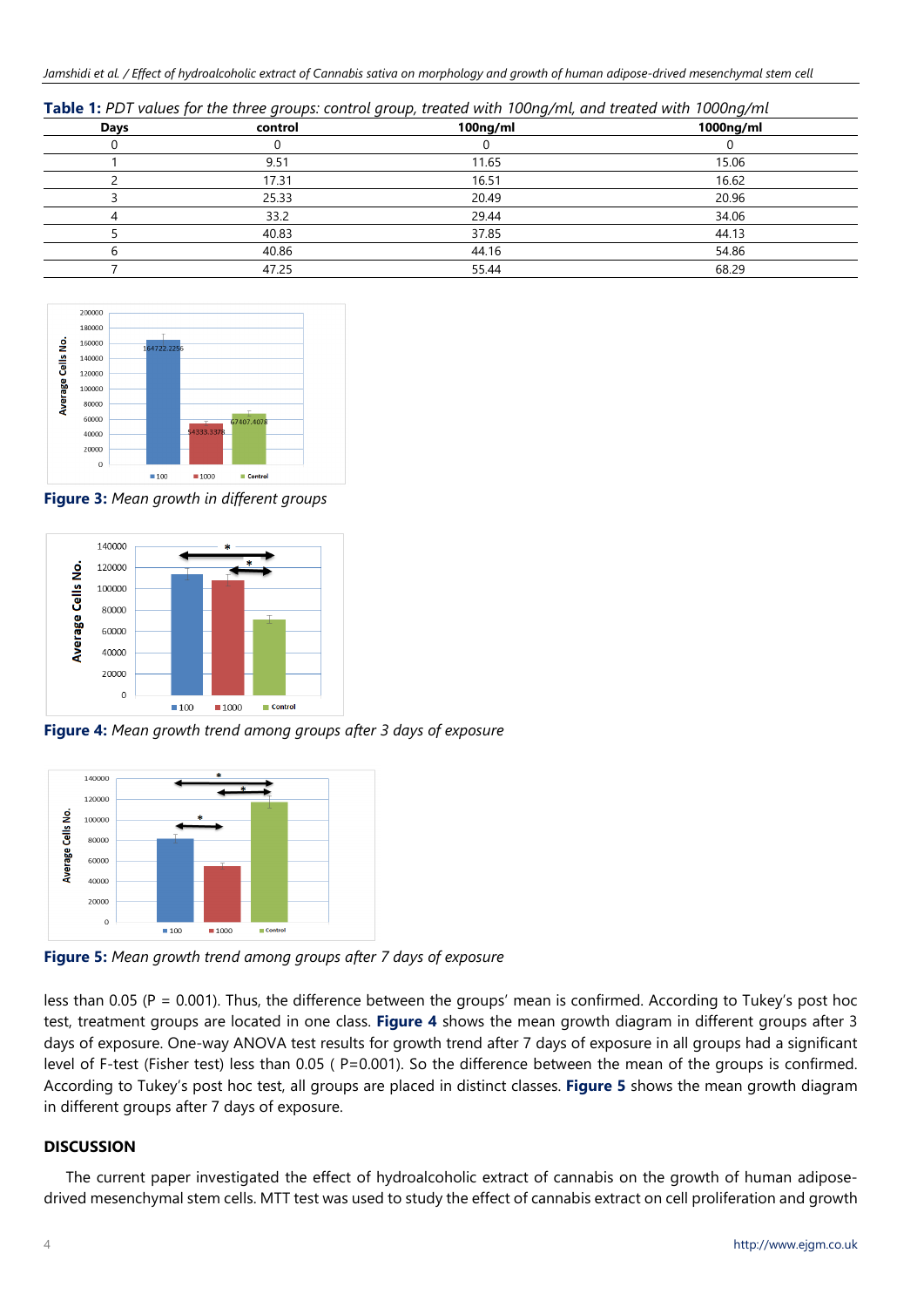process. According to the results of the test of the toxicity of cannabis extract, 100 ng/ml was a euphoria dose and 1000ng/ml was toxic and out of optimal range. The results of the morphological study of cells showed that exposure to different doses of cannabis extract did not affect the shape and size of human adipose-drived mesenchymal stem cells. After exposure, the mesenchymal cells also retained their spindle-shape and semi-fibroblastic appearance and adhered to the plastic medium container floor.

The cell number at different days of exposure and the population doubling time of the cells in treatment groups were compared with the control group in order to investigate the growth trend and proliferation of stem cells. The results of the growth curve showed that all groups entered the lake phase at the beginning of the exposure, so that they could adapt themselves to the environment in order to grow. In the treatment of cannabis extract at doses of 100 and 1000 first increase in the number of cells was observed. As a result of treating cells with 100ng/ml and 1000ng/ml of cannabis extract, due to euphoric effect of the drug at first an increase in the number of cells was observed. But after that due to the toxicity effect of drug because of apoptosis increase, the number of cells decreased.

 From the first to the third day, cells in both groups treated with doses of 100ng/ml and 1000ng/ml showed an increasing trend and entered a progressive phase. The maximum number of cells was observed in third day. After the third day, the number of cells in the treatment groups showed a decreasing trend, with a faster speed in dose of 1000ng/ml comparing to that of 100ng/ml.

On the first day of exposure, the cell population in the treatment groups was less than the control group and the population doubling time was more. The growth trend was slow but incremental and the growth curve in the treatment groups showed a slope less than that of the control, which is due to the efforts of the cells to adapt to the culture medium containing cannabis extract. The statistical results of one-way Anova test showed no significant difference in mean growth in the first day between groups.

On the second day, growth curve in both treatment groups showed an increasing trend compared to the control group and the population doubling time was less, which indicates the effect of cell growth enhancement by cannabis extract.

On this day, the slope of growth curve in treatment group with 100ng/ml was higher than the dose of 1000ng/ml, indicating that the dose of 100ng/ml of cannabis extract is the effective dose which causes euphoria phase and dose of 1000ng/ml is the toxic dose which shows it's toxic effect by the end of the third day of exposure.

In the cell growth curve, the maximum growth of cells in both treatment groups is observed on the third day.

The statistical results of Anova one-way test showed a significant difference in the mean cell growth in the third day between the treatment groups and the control group. But there is no significant difference between treatment groups.

On the 4th to 7th day, the growth curve of the cells in the treatment groups showed a decreasing growth trend, indicating a significant decrease in the cell population in exposure to cannabis extract in these days. There is a significant decrease in the growth rate of the cells in the treatment group with a dose of 1000ng/ml of cannabis extracts comparing to the treatment group with a dose of 100ng/ml, indicating a greater toxicity effect of 1000ng/ml than 100ng/ml. 100ng/ml induces euphoria phase in cells, which time-dependently shows its toxic effects in a slower slope. However, 1000ng/ml is time-dependently the toxic dose. This indicates an increase in the toxicity of cannabis extract and apoptosis in cells over time.

The population doubling time on days 4th and 5th was lower in the group exposed to 100ng/ml of cannabis extract than the control group, but in the group exposed to the 1000ng/ml, this time increased comparing to the control group. On the sixth and seventh days, the population doubling time increased in two treatment groups comparing to the control group.

Comparing the two treatment groups, it was observed that the cell population in the 1000ng/ml was always less than the 100ng/ml and the population doubling time was more, which confirmed the toxicity of the 1000ng/ml comparing to 100ng/ml at the same time.

The results of the growth curve indicate that the maximum cell growth is seen in the treated cells with cannabis extract on the third day of exposure, while in the control group, this maximum is seen on the 6<sup>th</sup> day. Based on these observations, it can be concluded that the consumption of cannabis extract decreases the time to reach the maximum cell growth.

The statistical results of Anova one-way test showed a significant difference in mean growth on the  $7<sup>th</sup>$  day between different groups. Thus, there was a significant difference between the control group and the treatment groups as well as between the two treatment groups.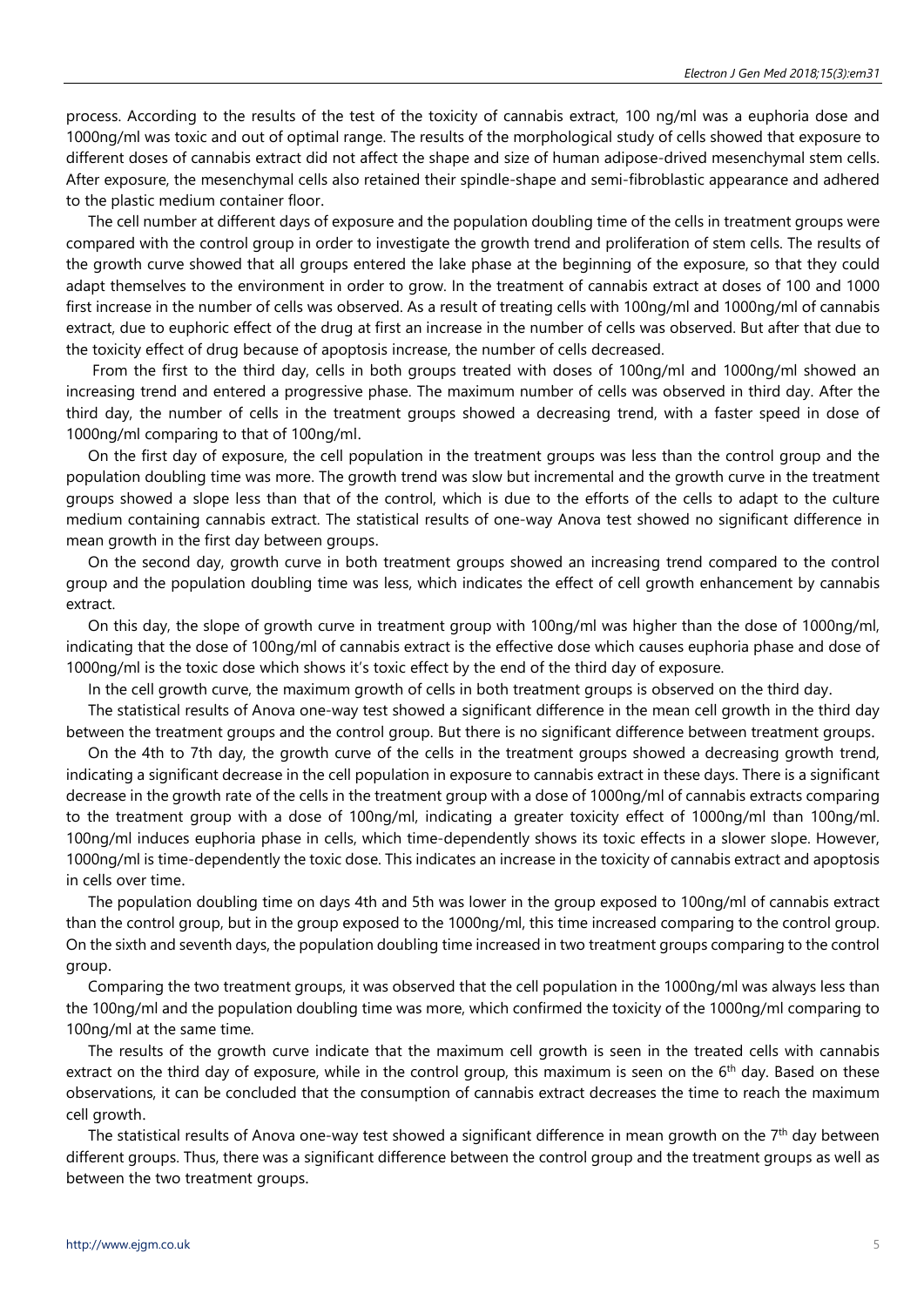# **CONCLUSION**

The current paper shows that the morphology of human adipose-derived mesenchymal stem cells didn't change after exposure to cannabis extract. Although the growth trend is increasing in the first days, apoptosis increases by increasing the dose amounts. The adverse effects of cannabis on the fat cells indicate a decrease in the volume of adipose tissue and consequently in the consumer's slimming. Cannabis extract had a negative effect on the proliferation of adiposederived mesenchymal stem cells due to increasing apoptosis.

# **ACKNOWLEDGEMENTS**

Were appreciate The Stem Cell Technology Research Center of Shiraz University of Medical Sciences for the support of laboratory cell culture studies. The article is derived from the graduation paper of Mrs. Mehregan Jamshidi.

#### **PEER REVIEW**

Not commissioned

# **CONFLICTS OF INTEREST**

The authors declare that they have no competing interests.

#### **FUNDING**

The research budget was funded by Dr. Davood Mehrabani's research.

## **ETHICS COMMITTEE APPROVAL**

This research has been approved by the Committee on Ethics of Islamic Azad University of Shiraz.

## **REFERENCES**

- 1. ElSohly MA, editor. Marijuana and the Cannabinoids. Springer Science & Business Media; 2007 Nov 15. https://doi.org/10.1007/978-1-59259-947-9
- 2. Appendino G, Chianese G, Taglialatela-Scafati O. Cannabinoids: occurrence and medicinal chemistry. Current medicinal chemistry. 2011 Mar 1;18(7):1085-99. https://doi.org/10.2174/092986711794940888 PMid:21254969
- 3. Keller A, Leupin M, Mediavilla V, et al. Influence of the growth stage of industrial hemp on chemical and physical properties of the fibres. Industrial crops and products. 2001 Jan 1;13(1):35-48. https://doi.org/10.1016/S0926- 6690(00)00051-0
- 4. Seamon MJ, Fass JA, Maniscalco-Feichtl M, et al. Medical marijuana and the developing role of the pharmacist. American journal of health-system pharmacy. 2007 May 15;64(10). https://doi.org/10.2146/ajhp060471 PMid:17494903
- 5. Hartman RL, Brown TL, Milavetz G, et al. Controlled vaporized cannabis, with and without alcohol: subjective effects and oral fluid-blood cannabinoid relationships. Drug testing and analysis. 2016 Jul 1;8(7):690-701. https://doi.org/10.1002/dta.1839 PMid:26257143 PMCid:PMC4749481
- 6. Brayfield C, Marra K, Rubin JP. Adipose stem cells for soft tissue regeneration. Handchirurgie· Mikrochirurgie· Plastische Chirurgie. 2010 Apr;42(02):124-8. https://doi.org/10.1055/s-0030-1248269
- 7. Ra JC, Shin IS, Kim SH, et al. Safety of intravenous infusion of human adipose tissue-derived mesenchymal stem cells in animals and humans. Stem cells and development. 2011 Feb 8;20(8):1297-308. https://doi.org/10.1089/scd.2010.0466 PMid:21303266
- 8. Borooah S, Phillips MJ, Bilican B, et al. Using human induced pluripotent stem cells to treat retinal disease. Progress in retinal and eye research. 2013 Nov 30;37:163-81. https://doi.org/10.1016/j.preteyeres.2013.09.002 PMid:24104210 PMCid:PMC3841575
- 9. Maleki M, Ghanbarvand F, Behvarz MR, et al. Comparison of mesenchymal stem cell markers in multiple human adult stem cells. International journal of stem cells. 2014 Nov;7(2):118. https://doi.org/10.15283/ijsc.2014.7.2.118 PMid:25473449 PMCid:PMC4249894